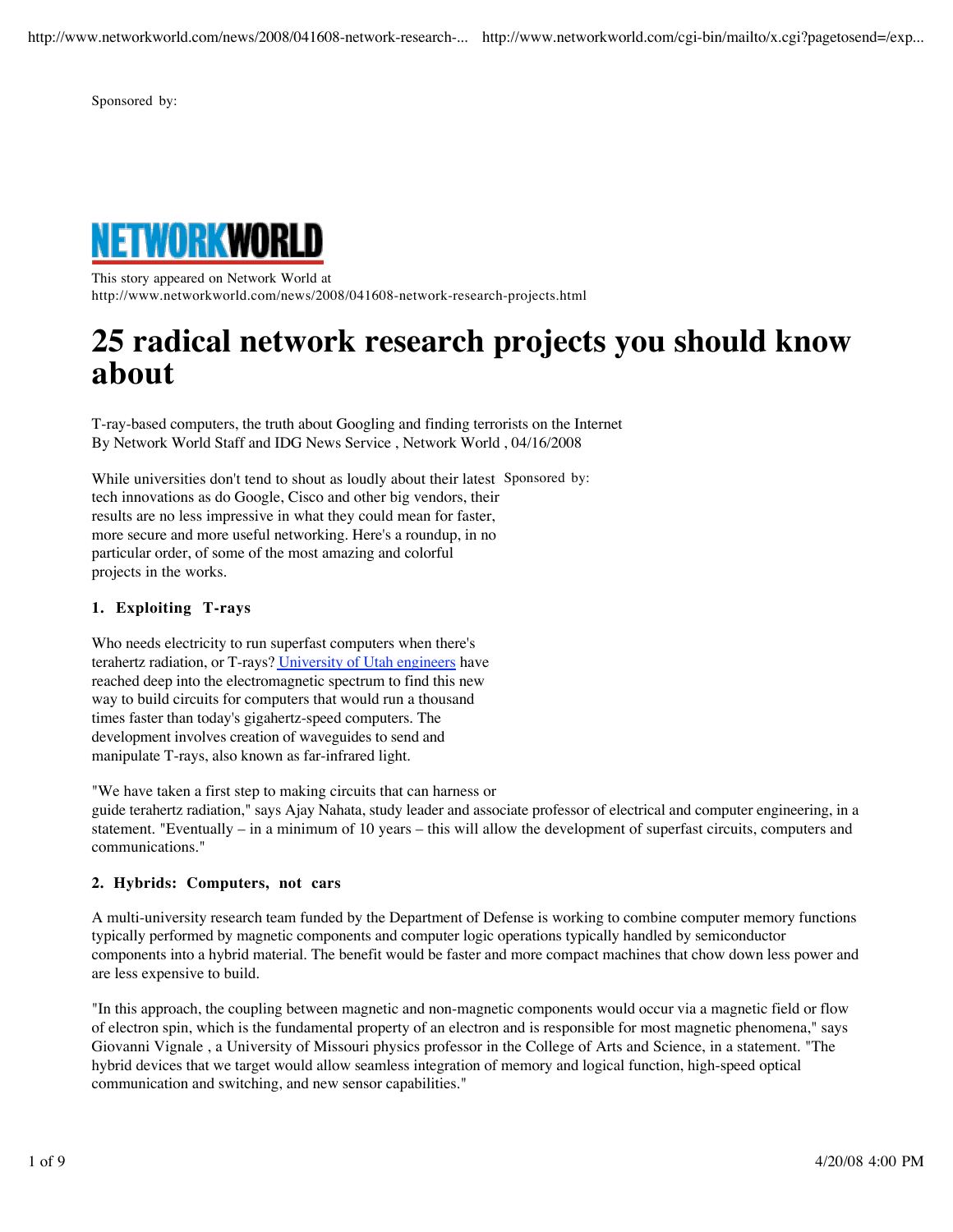The Department of Defense awarded a \$6.5 million grant to the University of Iowa for the project. In addition to the Iowa and Missouri schools, also working on the project are researchers from New York University, University of California at Berkeley and the University of Pittsburgh.

## **3. Getting to bottom of Web searches**

Web search might seem like a complex issue, but it really boils down to three basic kinds of searches: informational, navigational and transactional (related to buying something).

That's the word from researchers at Penn State University's College of Information Sciences and Technology and Australia's Queensland University of Technology who looked at more than 1.5 million queries from hundreds of thousands of search engines users.

The bulk of searches (80%) proved to be informational, with the other 20% split between navigational and transactional. The researchers used an algorithm that they say classified searches with a 74% accuracy rate.

"Other results have classified comparatively much smaller sets of queries, usually manually," said Jim Jansen, assistant professor in Penn State's College of Information Sciences and Technology, in a statement . "This research aimed to classify queries automatically.

The researchers' work is outlined in a paper titled "Determining the informational, navigational and transactional intent of Web queries" that will appear in the May issue of Information Processing & Management.

#### **4. Mapping the whole Internet**

Israeli researchers have created a topographical map of the Internet by enlisting more than 5,600 volunteers across 97 countries who agreed to download a program that tracks how Internet nodes interact with each other.

The result is "the most complete picture of the Internet available today," Bar Ilan University researcher Shai Carmi told the *MIT Technology Review*.

"A better understanding of the Internet's structure is vital for integration of voice, data and video streams, point-to-point and point-to-many distribution of information, and assembling and searching all of the world's information," Carmi and fellow researchers state in a new report published in the *Proceedings of the National Academy of Sciences*. "It may reveal evolutionary processes that control the growth of the Internet."

Carmi's research uses a program called the DIMES agent, which is downloaded onto volunteers' computers and performs Internet measurements such as traceroute and ping. The project's Web site promises that, along with providing a "good feeling," using the DIMES agent will provide maps to users showing how the Internet looks from their homes. Users of the program chat about their findings at this forum.

Another project that tracks Internet traffic growth is called the Minnesota Internet Traffic Studies (MINTS) site.

## **5. The Fluid Project**

A handful of universities, including the University of Toronto and the University of California, Berkeley, is working to build a software architecture and reusable components that can make Web applications easier to develop and use. The Fluid Project's work focuses on user-centered design practices. Vendors such as Mozilla Foundation, IBM and Sun are also taking part.

The latest news out of the project is that a grant has been awarded to the Adaptive Technology Resource Centre at the University of Toronto from the Mozilla Foundation to promote DHTML accessibility and the adoption of ARIA (the W3C Web Accessibility Initiative's Accessible Rich Internet Applications specification).

#### **6. Attila: one radio on many wireless networks**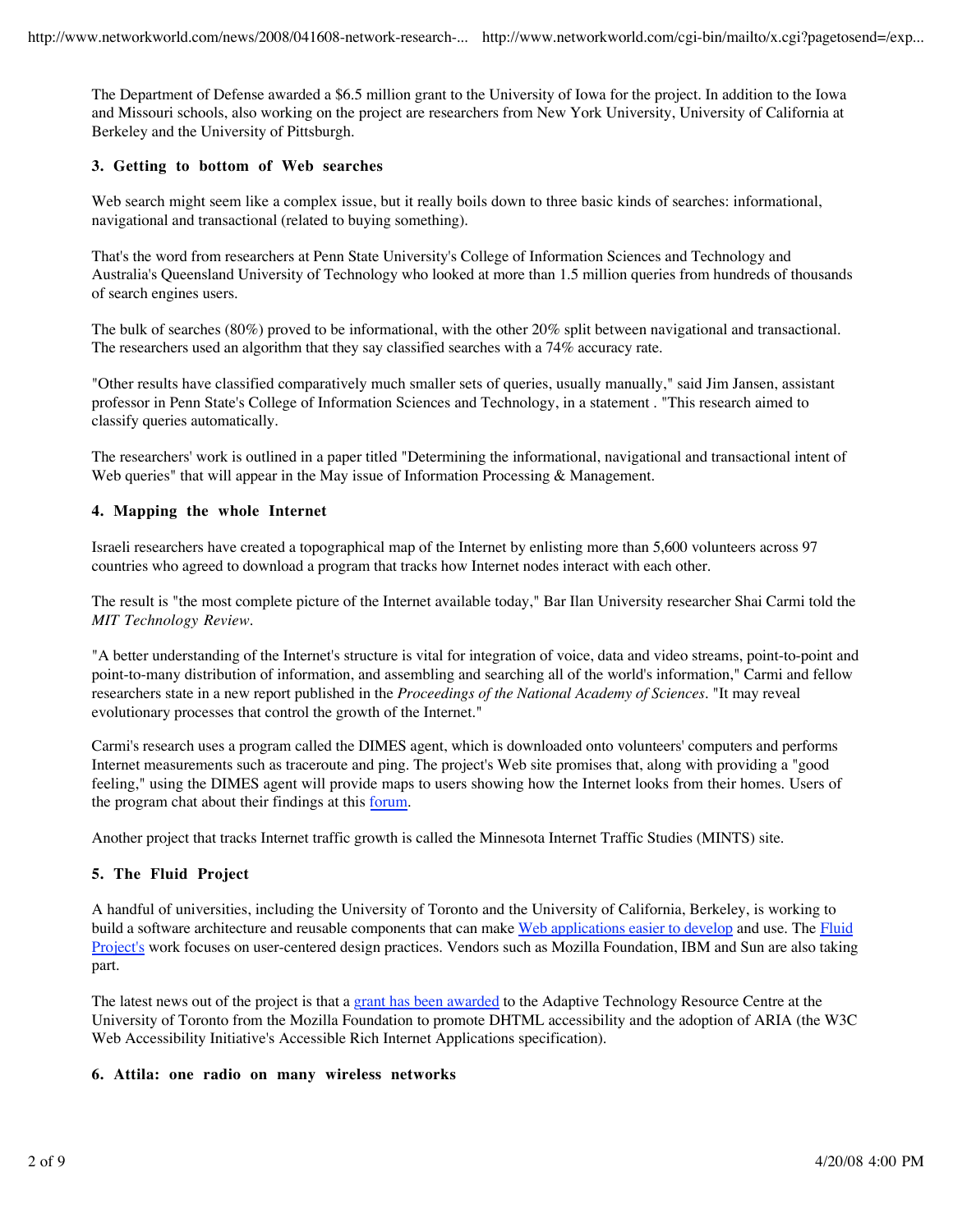Today's wireless networks are in a rut: Most radios that form the networks can only work on one frequency band of the spectrum. If that band is glutted, glitchy or jammed, the radios are useless.

Enter Attila the Radio, invented by two researchers at Stevens Institute of Technology, in Hoboken, N.J. The concept is simple: Attila parcels out a stream of data packets over any and all available wireless spectrum at the same time. The packets could stream, for example, over a Wi-Fi mesh, Verizon's Code Division Multiple Access (CDMA) cell network, rival AT&T's Global System for Mobile Communications (GSM) airwaves, and over a WiMAX link.

Current prototypes use several radios, one for each of the networks being used, but the goal is a single radio. The future of Attila the radio lies now with Attila the company, formally known as Atilla Technologies, which was founded in 2005 by two Stevens Institute of Technology researchers.

# **7. Sniffing out insider threats**

Researchers are developing technology they say will use data mining and social networking techniques to spot and stop insider security threats and industrial espionage.

Air Force Institute of Technology researchers have developed software that can spot insider threats using an extended version of automated document indexing known as Probabilistic Latent Semantic Indexing (PLSI). This technology can discern employees' interests from e-mail and create a social network graph showing their various interactions, researchers said.

The technology could help any organization sniff out insider threats by analyzing e-mail activity or find individuals among potentially tens of thousands of employees with latent interests in sensitive topics. The same technology might also be used to spot individuals who feel alienated within the organization as well as unraveling any worrying changes in their social network interactions. The researchers explain that individuals who have shown an interest in a sensitive topic but who have never communicated to others within the organization on this subject are often the most likely to be an insider threat.

The software can reveal those people either with a secret interest in that topic or who may feel alienated from the organization and so communicate their interest in it only to those outside the organization, researchers said. Another important signal of alienation or a potential problem is a shift in the connections between an individual and others within the organization. If an individual suddenly stops communicating or socializing with others with whom they have previously had frequent contact, then the technology could alert investigators to such changes.

The research team tested their approach on the archived body of messages from the liquidated Enron company e-mail system.

## **8. All about Twitter**

University of Maryland students have written a paper called "Why We Twitter: Understanding Microblogging Usage and Communities" examining why people Twitter. Also known as microblogging, Twittering is a new form of communication in which users can describe their current status in short posts distributed by instant messages, mobile phones, e-mail or the Web," according to the paper's abstract.

The authors, Akshay Java, Xiaodan Song, Tim Finin and Belle Tseng, say the paper "presents our observations of the microblogging phenomena by studying the topological and geographical properties of Twitter's social network." They concluded that figuring out why individuals microblog is elusive, but that by analyzing an aggregate of data across a community can provide insight into why a group of people microblog.

## **9. Spotting phishers**

Scientists at Carnegie Mellon University have developed an online game designed to teach Internet users about the dangers of phishing.

Featuring a cartoon fish named Phil, the game, called *Anti-Phishing Phil*, has been tested in CMU's Privacy and Security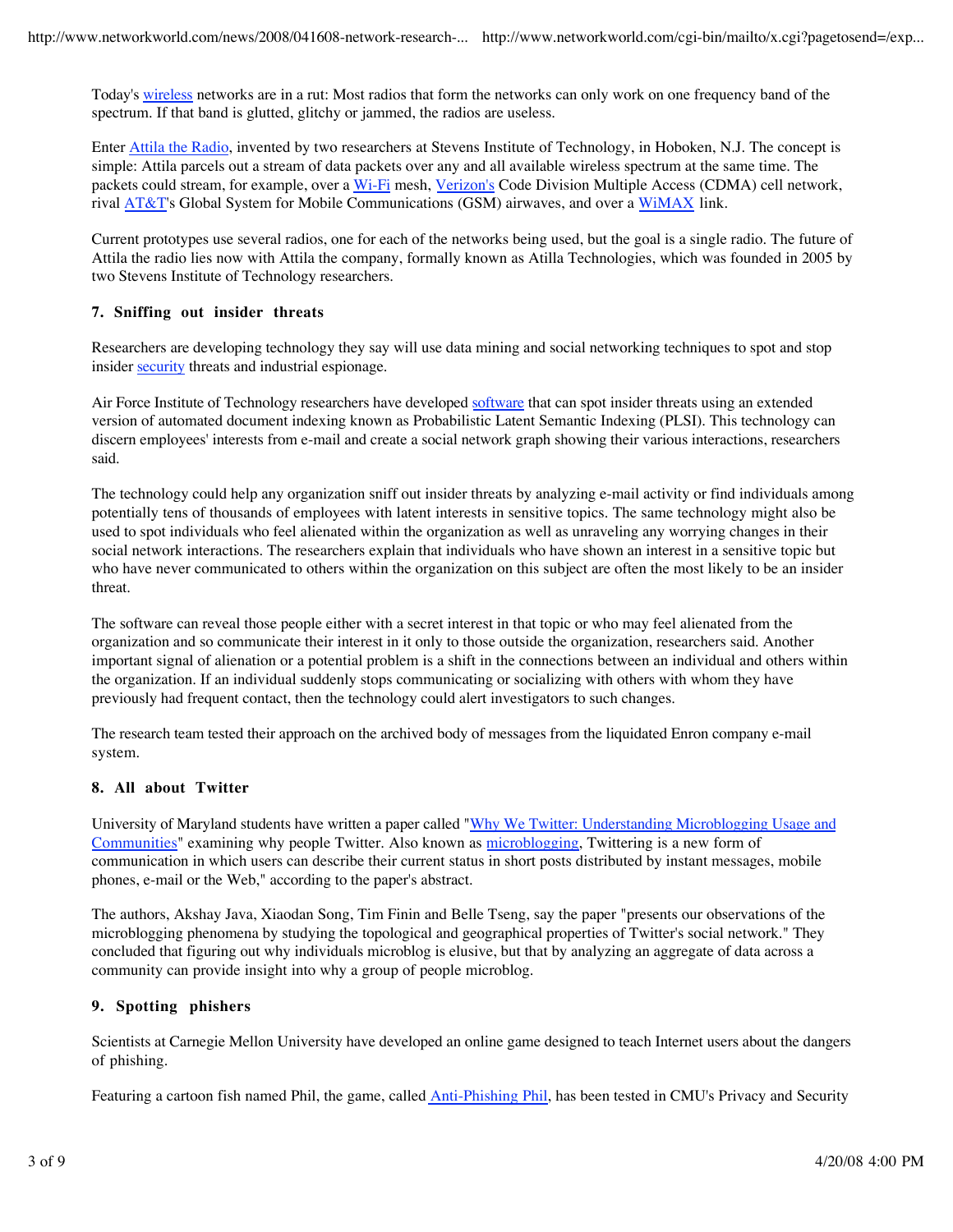Laboratory. Officials with the lab say users who spent 15 minutes playing the interactive, online game were better able to discern fraudulent Web sites than those who simply read tutorials about the threat.

The game focuses on teaching Internet users how to tell the URL of a fraudulent site from a legitimate one, officials say. It offers tips such as examining URLs for misspellings of popular sites, dissecting a Web address to understand where it's pointing to, and using Google to validate a URL against search results. More here.

#### **10. RFID and the heart**

Telemedicine researchers have been awarded a \$400,000 grant to work on integrating RFID technology with cardiac sensor networks used to monitor patients' heartbeats.

The Rochester Institute of Technology says its work will make cardiac sensor networks more secure, reducing the chances of identity theft or other abuse. The work could also make the healthcare process work more efficiently by supporting RFID tags on medicine bottles, the school says.

"Telemedicine technology can greatly increase the quality of medical care while also decreasing healthcare costs," said Fei Hu, assistant professor of computer engineering at RIT, in a statement. "Through this project we hope to increase the integration of RFID into existing cardiac sensor networks, ensure the overall security of the system and promote the implementation of the technology in nursing homes and adult care facilities across the country."

## **11. Analyzing the "Dark Web"**

Computer scientists at a University of Arizona lab have created a project called Dark Web that is designed to track and analyze the moves of terrorists and extremists using the Internet to spread propaganda, recruit members and plan attacks (click here to read our feature on cyberwar).

The project, which is funded by the National Science Foundation and other federal agencies, is led by Hsinchun Chen at the Artificial Intelligence Lab in Tucson. Dark Web's specialty is tracking massive amounts of information scattered across thousands of Web sites and in e-mail and other online programs. Spidering, link analysis, multimedia analysis and other techniques are used, according to the NSF.

A method dubbed Writeprint is used to strip away the anonymity of terrorists online by analyzing language, semantic and other features of content and comparing it with other content posted across the Internet. Authors can be identified and new information published by the authors can be flagged as it is posted and spread. One recent study by the Dark Web team identified stories and videos used to train terrorists in building improvised explosive devices.

Not that the terrorists are unaware they're being watched.

"They can put booby-traps in their Web forums," Chen said in a statement, "and the spider can bring back viruses to our machines."

#### **12. Really, really fast wireless**

Scientists at the Georgia Electronic Design Center (GEDC) at the Georgia Institute of Technology have designed a system that can transfer data at 5Gbps at a range of 5 meters.

Joy Laskar, the GEDC's director, says many of the products designed for the 60GHz band initially will be marketed to consumers for home use, because businesses are more likely to take wait-and-see attitudes with new technology that hasn't yet proved reliable. Even so, he says he can imagine several business applications for multigigabit networks, especially in the field of large-scale data transfer. "Imagine that you have a portable device that's essentially an evolved iPod that has hundreds of gigs of storage," he says. "One scenario would be to have several kiosks around an office that could wirelessly send information to your device."

Separately, a team of engineers at Georgia Tech Research Institute (GTRI) is taking a new approach to phased-array antennas that the developers say could enable an ultra-wideband device to do the job of five regular antennas.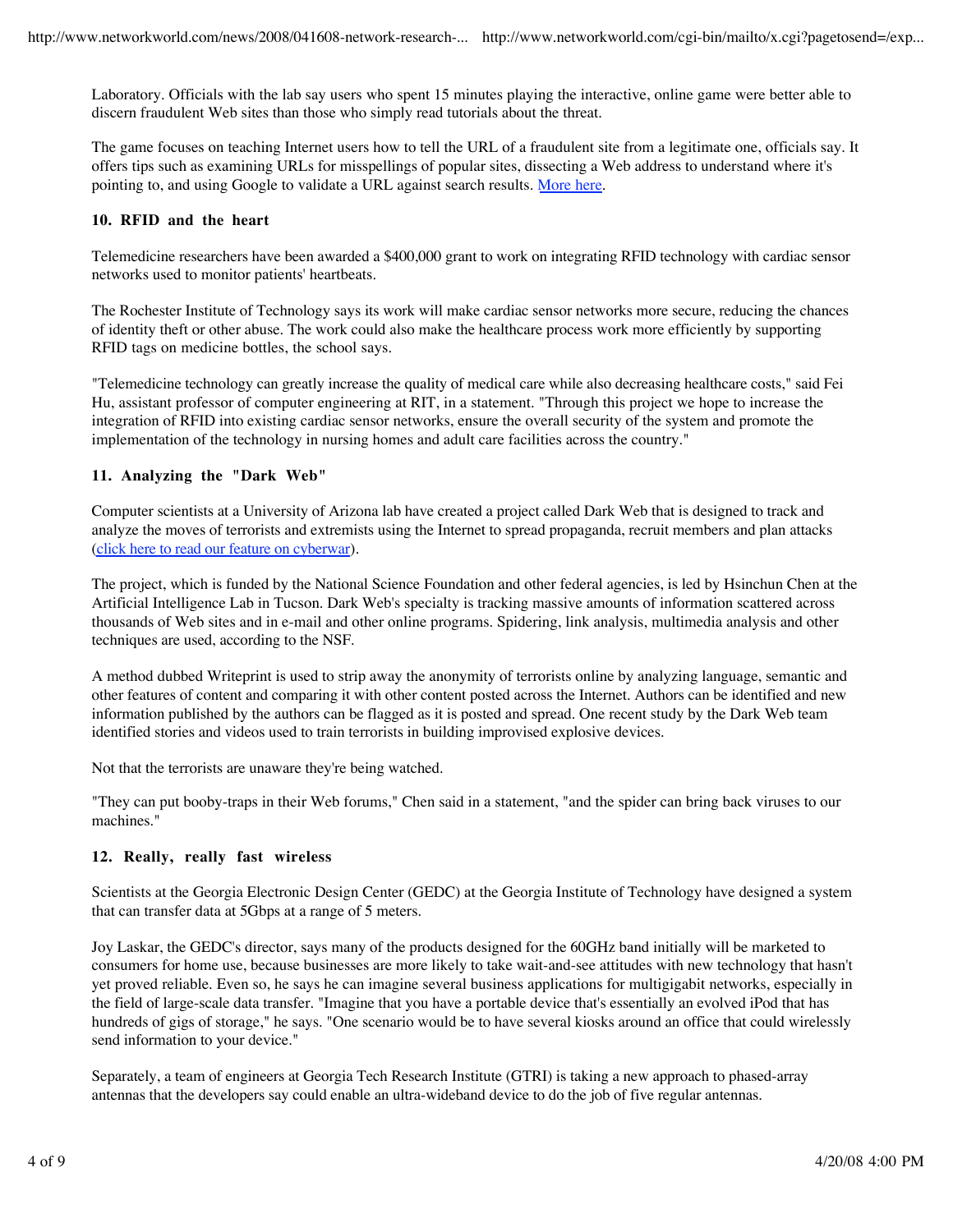The Fragmented Aperture Antenna has already demonstrated a 33-to-1 bandwidth, blowing by the 10-to-1 ratio of conventional systems. Researchers say a 100-to-1 ratio might not be far off for use in radar and communications environments.

## **13. Real bandwidth management**

University of California at San Diego computer scientists say they have developed a TCP-based bandwidth management system that works across global networks.

The "flow proportional share" algorithm created by Barath Raghavan and his teammates is designed to enable a group of rate limiters to work together, providing better availability of network applications, including Web sites.

"With our system, an organization with mirrored Web sites or other services across the globe could dynamically shift its bandwidth allocations between sites based on demand. You can't do that now, and this lack of control is a significant drawback to today's cloud-based computing approaches," said Raghavan, a Ph.D. candidate in the Department of Computer Science and Engineering at UCSD's Jacobs School of Engineering.

The work is described in a paper called "Cloud Control with Distributed Rate Limiting".

#### **14. Doing away with digital clutter**

MIT researchers have come up with a way to measure visual clutter, a breakthrough that could help everyone from fighter pilots to Web site designers.

The scientists published a paper in the *Journal of Vision* that explains their work. The impetus for the work was that "we lack a clear understanding of what clutter is, what features, attributes and factors are relevant, why it presents a problem and how to identify it," says Ruth Rosenholtz, principal research scientist at MIT's Department of Brain and Cognitive Sciences.

Another issue is that clutter is perceived differently by different people, so coming up with a universal measure of what's hard or easy to pick out in a display is challenging. The model devised takes into account such factors as color, data and contrast.

The researchers tested their model on people looking at a map, trying to find an arrow saying "You are here," for example. Rosenholtz plans to offer the MIT team's visual clutter tool to designers as part of a continuing study. You can test out the level of clutter in a display yourself by going here.

## **15. Finding pictures of needles in haystacks**

Penn State researchers have developed software they say tags images upon uploading to Yahoo's Flickr or other photo systems but also automatically updates those tags based on how people interact with the photos.

This could greatly improve searching for images, the researchers say.

"Tagging itself is challenging as it involves converting an image's pixels to descriptive words," said James Wang, lead researcher and associate professor of information sciences and technology, in a statement. "But what is novel with the 'Tagging over Time' or T/T technology is that the system adapts as people's preferences for images and words change."

In recent tests the system was shown to correctly annotate four of every 10 images. It still needs work, but is an improvement over an earlier Penn State-developed system dubbed Automatic Linguistic Indexing of Pictures-Real Time that analyzed pixel content to suggest tags. The new software, which relies on machine-learning, is described in more detail in a paper called "Tagging Over Time: Real-world Image Annotation by Lightweight Meta-learning." The researchers say accuracy of the new system can grow from 40% to 60% as it learns from user behavior.

#### **16. Videoconferencing made for Dr. Phil**

While videoconferencing has proven its worth for corporate meetings and distance learning, researchers say the technology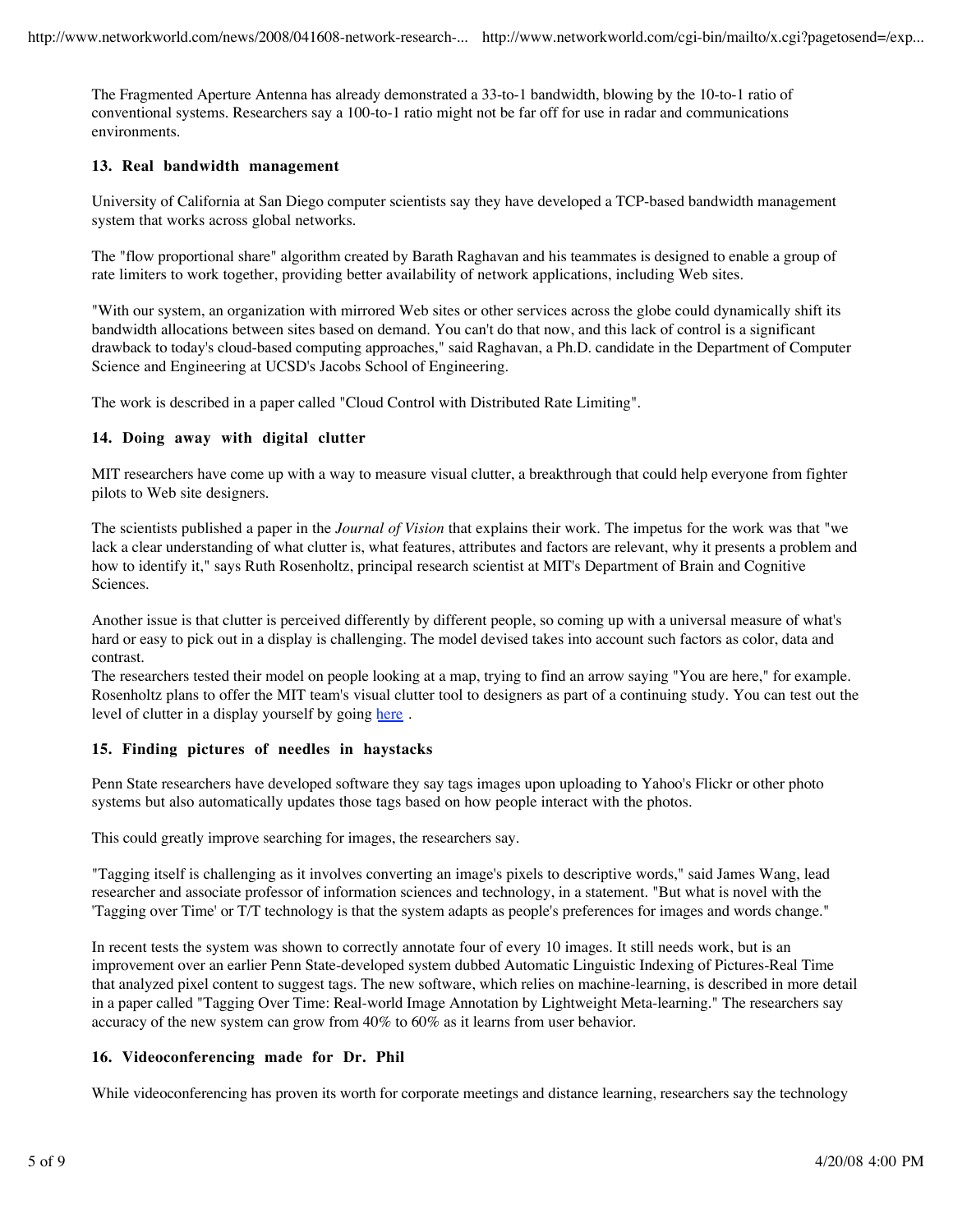could also play a big role in mediating disputes between coworkers, neighbors and family members.

Researchers from the University of Bath in the United Kingdom interviewed a dozen conciliators to determine their views on what it would be like to use video technology in their jobs. The researchers say video holds the promise of being useful because it can better translate the emotional state of the parties involved and reduces possible intimidation when parties are in the same room.

"Most of the conciliation to sort out disputes between employees is done by phone because for the conciliator, who may have as many as 70 or 80 cases to deal with at once, it can be difficult, costly and slow to arrange to see people in person," said Department of Computer Science Director of Studies Leon Watts in a statement. "In situations of high conflict, it can be hard to get to the real issues, to judge what people really care about, on the phone. So using a video link, in which the conciliator can in addition see each of the disputing parties, is a step forward: it gives them new options for appreciating parties' depth of concern about different issues."

The increased availability of broadband services and improved video quality combine to make widespread videoconferencing feasible, the researchers said. The researchers plan to work with a conciliation training organization to spread the word on videoconferencing.

# **17. Vocal Joystick**

University of Washington researchers have developed software designed to let those who can't work a handheld mouse use their voice instead to navigate the Web.

"There are many people who have perfect use of their voice who don't have use of their hands and arms," said Jeffrey Bilmes, an associate professor of electrical engineering, in a statement. "There are several reasons why Vocal Joystick might be a better approach, or at least a viable alternative, to brain-computer interfaces."

The Vocal Joystick detects sounds 100 times a second, relying on vowel sounds to move in one direction or another and moving faster or slower depending on voice volume. "K" and "ch" sounds are used for mouse clicks and releases. Some wonder why speech recognition technology might not be better, but the University of Washington researchers say it would be too slow since it would rely on drawn-out, discrete commands. ( Watch a video of how Vocal Joystick works here.)

The tool can be used for Web browsing, as well as for playing video games and even drawing on a screen.

## **18. Measuring boredom**

The National Science Foundation is funding research that could enable computers to respond to your levels of frustration or boredom. In other words, we're talking about "mind reading" technology.

Tufts University researchers are exploiting near-infrared spectroscopy technology that uses light to pick up on your emotional cues by monitoring brain blood flow.

Of course, for now you need to wear a funky headband to make it work (the headband "uses laser diodes to send near-infrared light through the forehead at a relatively shallow depth — only two to three centimeters — to interact with the brain's frontal lobe," according to Tufts.)

## **19. Better computer building blocks**

A University of Maryland researcher has come up with a method that he says could one day be used by companies to build nanoscale computer and cell phone components faster and less expensively.

Ray Phaneuf , associate professor of materials science and engineering at the A. James Clark School of Engineering, compares his idea to self-assembly processes in nature such as crystallization.

Phaneuf has built a photolithography- and etching-based template that nature can use to assemble atoms into predefined patterns for creating things such as laptop semiconductors, wearable device sensors and cell phone components. His work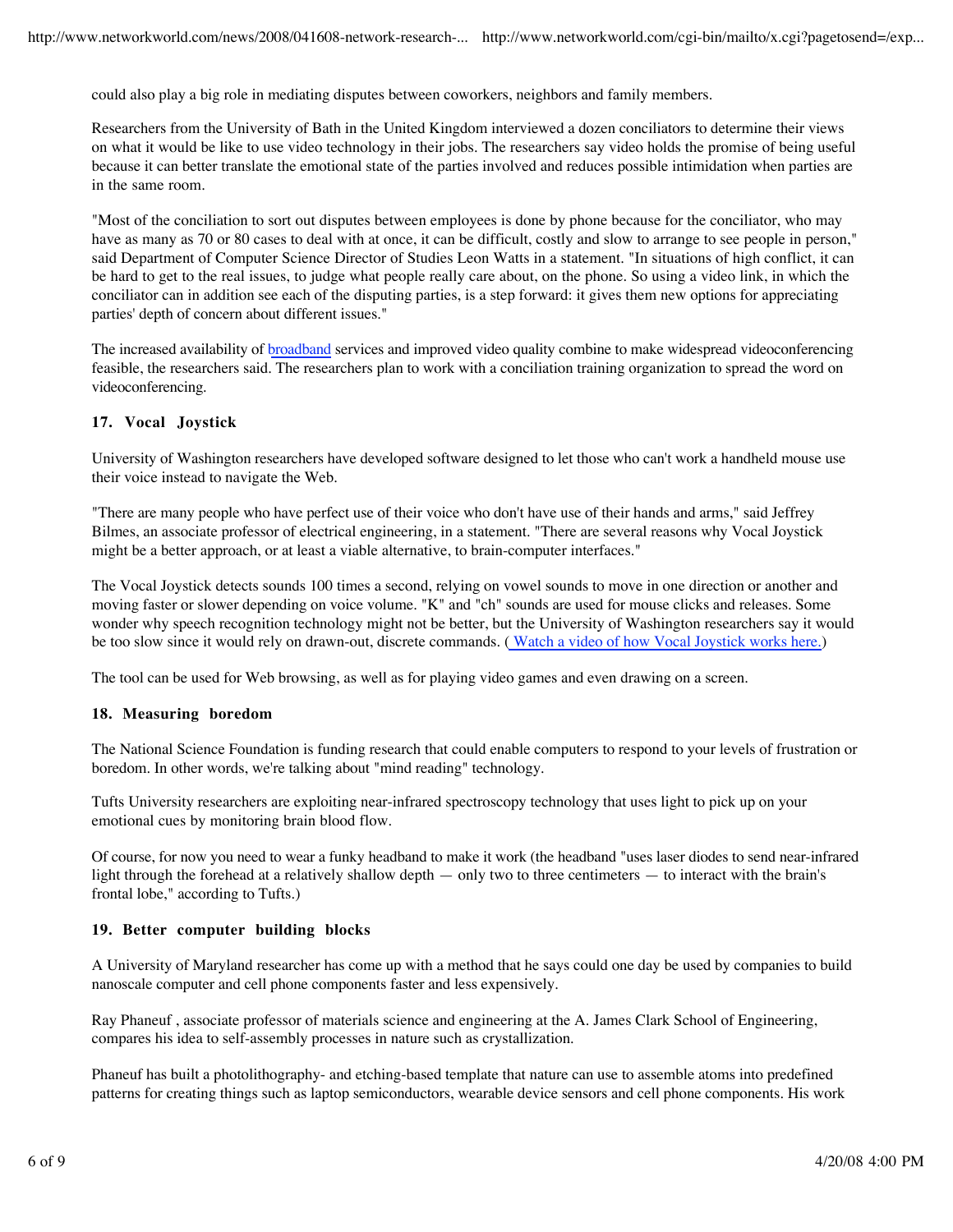has focused on silicon, typically used for computer components, and gallium arsenide, which is common in cell phone parts.

"While we understand how to make working nanoscale devices, making things out of a countable number of atoms takes a long time," Phaneuf said in a statement . "Industry needs to be able to mass-produce them on a practical time scale." Such devices could even be used some day in building the "qubits" that serve as the basis of advanced quantum computing machines, Phaneuf said.

Phaneuf's work focuses on silicon and gallium arsenide components. Silicon is the prevalent material for components in computers while gallium arsenide is used more often in cell phones.

## **20. Good Samaritans**

Dartmouth researchers say they were surprised to find that Good Samaritans – those people who update the online Wikipedia encyclopedia when just passing by – are actually as reliable as regular, registered users of the site.

The researchers examined the quality of Wikipedia content based on how long it persisted before being changed or corrected. Wikipedia's archive of edits and user reputation allowed for the research to be done.

"This finding was both novel and unexpected," said Denise Anthony, associate professor of sociology, in a statement. "In traditional laboratory studies of collective goods, we don't include Good Samaritans, those people who just happen to pass by and contribute, because those carefully designed studies don't allow for outside actors. It took a real-life situation for us to recognize and appreciate the contributions of Good Samaritans to Web content."

Sean Smith, associate professor of computer science, added: "Wikipedia is a great example of how open-source contributions work for the greater good."

The researchers' findings are presented in a paper called "The Quality of Open Source Production: Zealots and Good Samaritans in the Case of Wikipedia."

#### **21. Honeybees and the Internet**

Honeybee intelligence can be used to improve the speed and efficiency of Internet servers by up to 25%, according to Georgia Institute of Technology researchers.

Honeybees somehow manage to efficiently collect a lot of nectar with limited resources and no central command. Such swarm intelligence of these amazingly organized bees can also be used to improve the efficiency of Internet servers faced with similar challenges, researchers said. A bee dance-inspired communications system developed by Georgia Tech helps Internet servers that would normally be devoted solely to one task move between tasks as needed, reducing the chances that a Web site could be overwhelmed with requests and lock out potential users and customers.

Compared with the way server banks are commonly run, the honeybee method typically improves service by 4% to 25% in tests based on real Internet traffic, researchers said. Internet servers typically have a set number of servers devoted to a certain Web site or client. When users access a Web site, the servers provide computing power until all the requests to access and use the site have been fulfilled. Sometimes there are a lot of requests to access a site -- for instance, a clothing company's retail site after a particularly effective television ad during a popular sporting event -- and sometimes there are very few. Predicting demand for Web sites, including whether a user will access a video clip or initiate a purchase, is extremely difficult in a fickle Internet landscape, and servers are frequently overloaded and later become completely inactive at random.

Bees tackle their resource allocation problem (such as a limited number of bees and unpredictable demand on their time and desired location) with a seamless system driven by "dances." Here's how it works: The scout bees leave the hive in search of nectar. Once they've found a promising spot, they return to the hive "dance floor" and perform a dance. The direction of the dance tells the waiting forager bees which direction to fly, the number of waggle turns conveys the distance to the flower patch; and the length conveys the sweetness of the nectar. The bee/Internet research was published in the *Bioinspiration and Biomimetics* journal.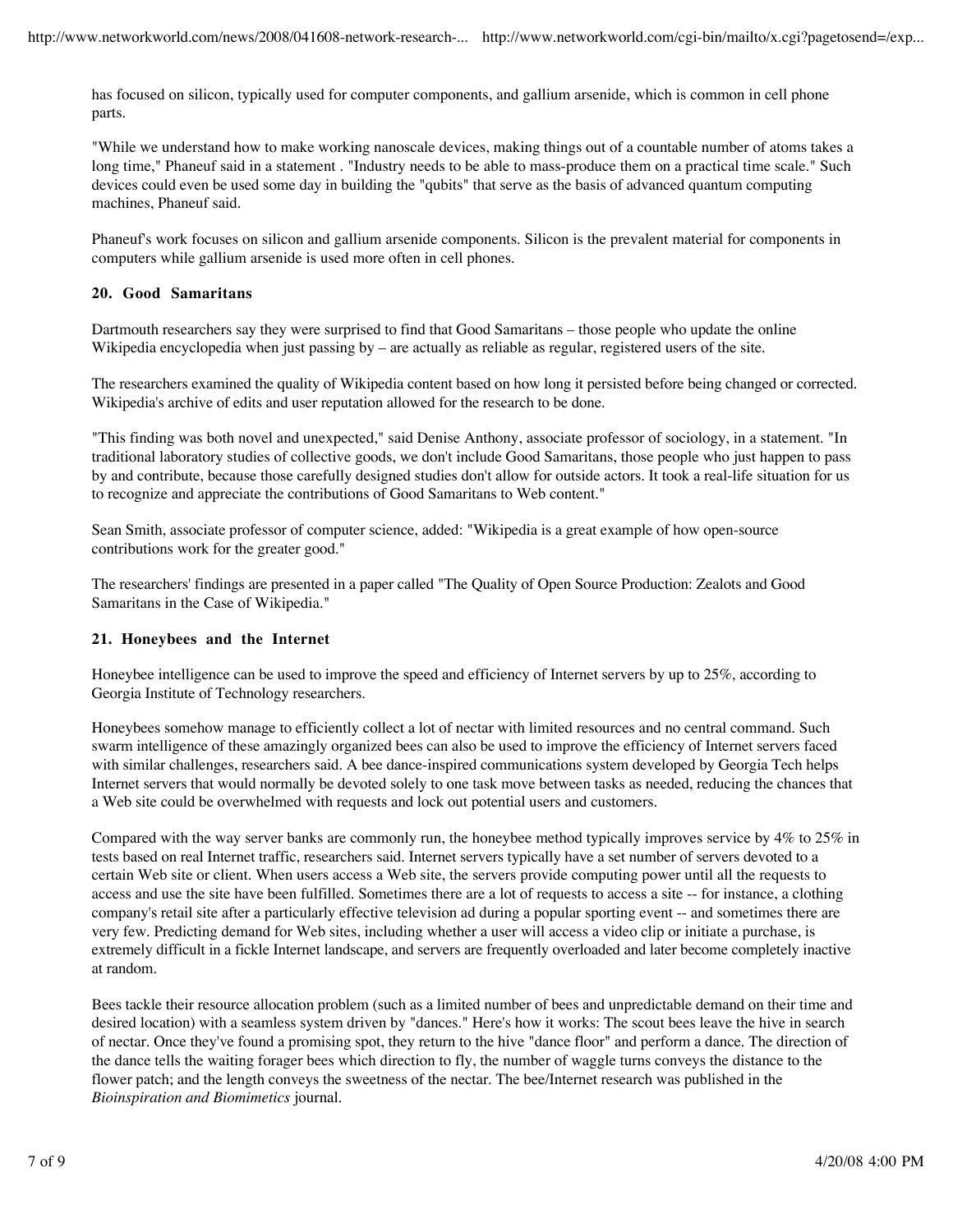# **22. Pushing 100Gbps copper networks**

Penn State engineers are trying to push relatively short Category-7 copper cables to support digital data speeds up to 100Gbps.

The idea would be to enable copper cables within a room or building, perhaps being used to interconnect servers, to handle data rates typically reserved for fiber-optic links. The trick has been coming up with a transmitter/receiver that uses error correcting and equalizing methods to can cancel interference better than traditional systems.

"A rate of 100 gigabit over 70 meters is definitely possible, and we are working on extending that to 100 meters, or about 328 feet," said Ali Enteshari, graduate student in electrical engineering, in a statement. "However, the design of a 100 gigabit modem might not be physically realizable at this time as it is technology limited. We are providing a roadmap to design a high-speed modem for 100 gigabits."

Mohsen Kavehrad , a professor of electrical engineering at Penn State, says his team is working with NEXANS, the company that makes the cable. "These are the current, new generation of Ethernet cables," he says.

#### **23. Drivers wielding cell phones**

We've seen or heard about drivers on cell phones causing accidents. But research from the University of Utah also shows that such drivers are also responsible for slowing traffic flows.

Those talking on cell phones tend to drive more slowly on freeways, pass slowgoing vehicles less frequently and generally take longer to get from one point to another, the researchers found. This can cost society in terms of lost productivity, fuel costs and more, the researchers concluded.

"At the end of the day, the average person's commute is longer because of that person who is on the cell phone right in front of them," said University of Utah psychology Professor Dave Strayer, leader of the research team, in a statement. "That SOB on the cell phone is slowing you down and making you late."

The research is based on a PatrolSim driving simulator.

Meanwhile, don't feel so smug about how safety conscious you are by using a hands-free cell phone in the car: Carnegie Mellon University researchers say you're still likely to be distracted.

The researchers used brain imaging to show that even just listening to a cell phone while driving cuts by more than a third your attention to driving. Subjects inside an MRI brain scanner were tested on a driving simulator and were found to weave, similar to if they were under the influence of alcohol. The study (featuring cool colorful brain images) showed lessened activity in the brain's parietal lobe, which is called upon for spatial sense and navigation, and occipital lobe, which handles visual information.

## **24. Open source on bug patrol**

An open source tool is being readied for release this year that its creators say could dramatically speed software development and improve software quality.

Computer scientists from the National Institute of Standards and Technology and the University of Texas at Arlington credit the use of "combinatorial testing" for their breakthrough.

The trick is being able to quickly test interactions of up to six variables. The work stemmed from research into what really causes bugs in software. The researchers found that it is more often caused by problematic interactions between a few variables rather than a bunch even if a program, such as an e-commerce application, features hundreds of variables.

Findings of this latest software debugging research are described in several presentations, one by NIST researchers and another by University of Texas researchers

Developers interested in getting your hands on code should contact NIST's Raghu Kacker.